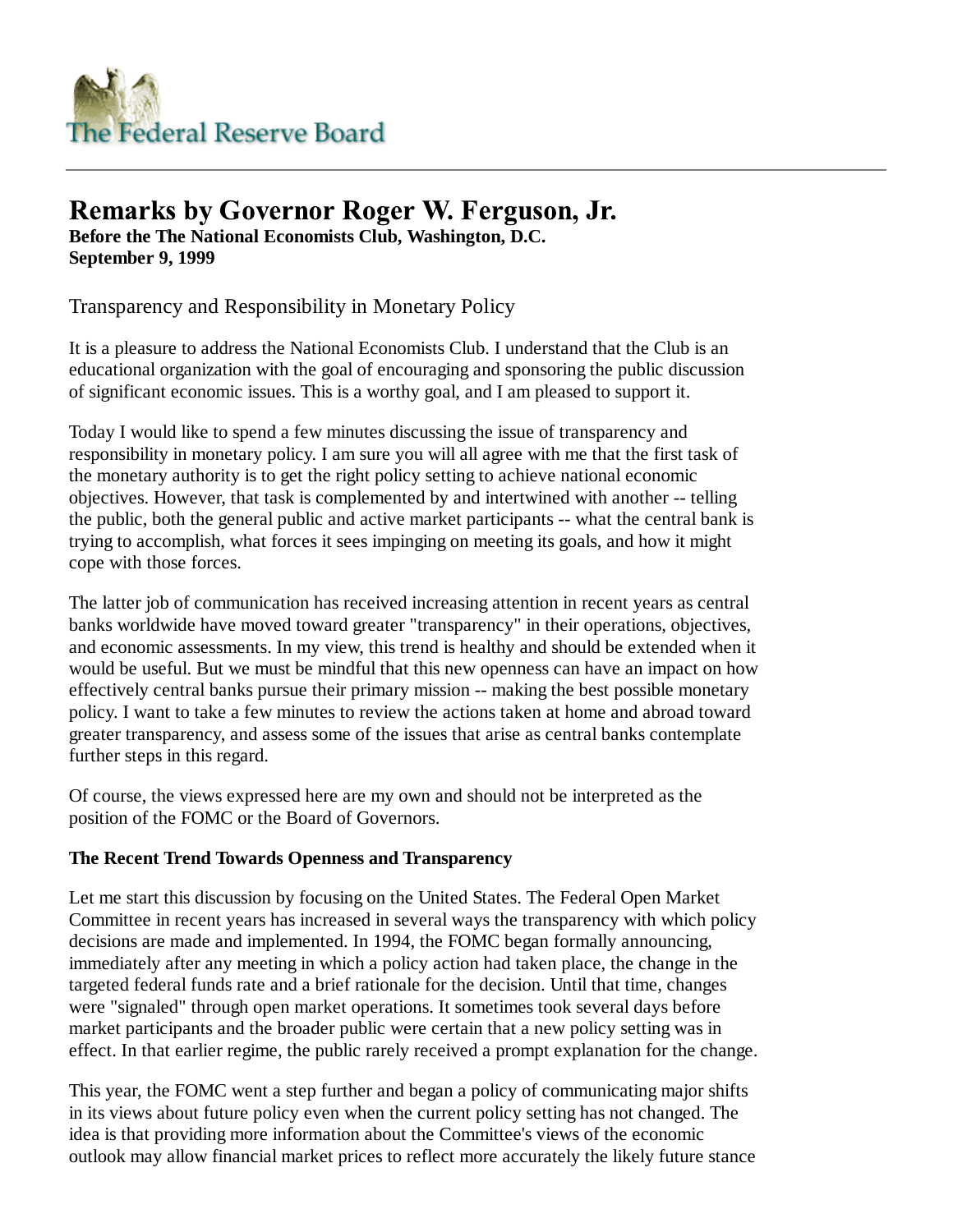of monetary policy. The Committee made its first such announcement after the May meeting. Both the markets and the Committee are learning to live with the new disclosure policy, and our experience will help to guide any subsequent modification of these practices.

As technology continues to reduce the costs of disseminating information, and as Americans participate in financial markets in greater numbers, the Federal Reserve has endeavored more broadly to improve communication with the public about its views and actions. A major component of that effort is our website. The texts of policy announcements, testimony, speeches, and minutes of meetings are available through this medium simultaneously with their initial release or presentation. As a consequence, the public and market participants can form their own views on the implications of these texts, and do not rely solely on press reports for interpretation.

These changes have been part of a broader trend among central banks in the industrialized world. For example, in 1997 the Bank of England took a number of steps to increase the openness and transparency of its policy making. It now announces monetary policy changes immediately after meetings, provides press releases or conferences at pre-announced times following monetary policy meetings, and has shortened considerably the lag time in releasing its meeting minutes. The press conference announcing its quarterly inflation report is also now televised.

Others have become more transparent as well. In 1998, the Bank of Japan's governing law was revised. The Bank now announces policy changes immediately after meetings, publishes minutes of the meetings, and produces two formal reports each year on monetary policy, which it explains to the Diet.

The new European Central Bank incorporates a number of these aspects of openness. It too announces policy changes immediately after meetings, along with a detailed rationale in a press release or conference. Furthermore, it intends to sometimes provide occasional post-meeting announcements that give a sense of the direction of future policy when the current policy setting has been left unchanged. The ECB also publishes a *Monthly Bulletin,* which provides an assessment of monetary, financial, and economic developments, and explains monetary policy decisions of the Bank.

#### **Openness and the Effectiveness of Policy**

I believe that there are two main forces driving this move towards greater openness and accountability. The first is that openness may improve the effectiveness of monetary policy. The Federal Reserve controls a very short-term interest rate -- the federal funds rate -- but it is the longer-term interest rates at which businesses and households borrow to finance spending on capital goods, homes, and durable goods which matter most for the economy. Those longer-term rates reflect expectations of future short-term rates, as well as a premium for uncertainty. If the monetary authority can be clearer about what it is doing now and plans to do -- not in the sense of setting future moves in stone, but rather in terms of explaining risks that might influence future policy -- then market participants can improve their expectations of future short rates, and possibly reduce the premium for uncertainty. Both of these changes ought to bring the rates that matter most for the macroeconomy into closer alignment with the intentions of monetary policymakers.

Openness on the part of the central bank does not guarantee that markets will accurately forecast interest rates, however. Markets can err because the economy changes or because, despite greater openness, they don't fully understand the central bank's intentions. One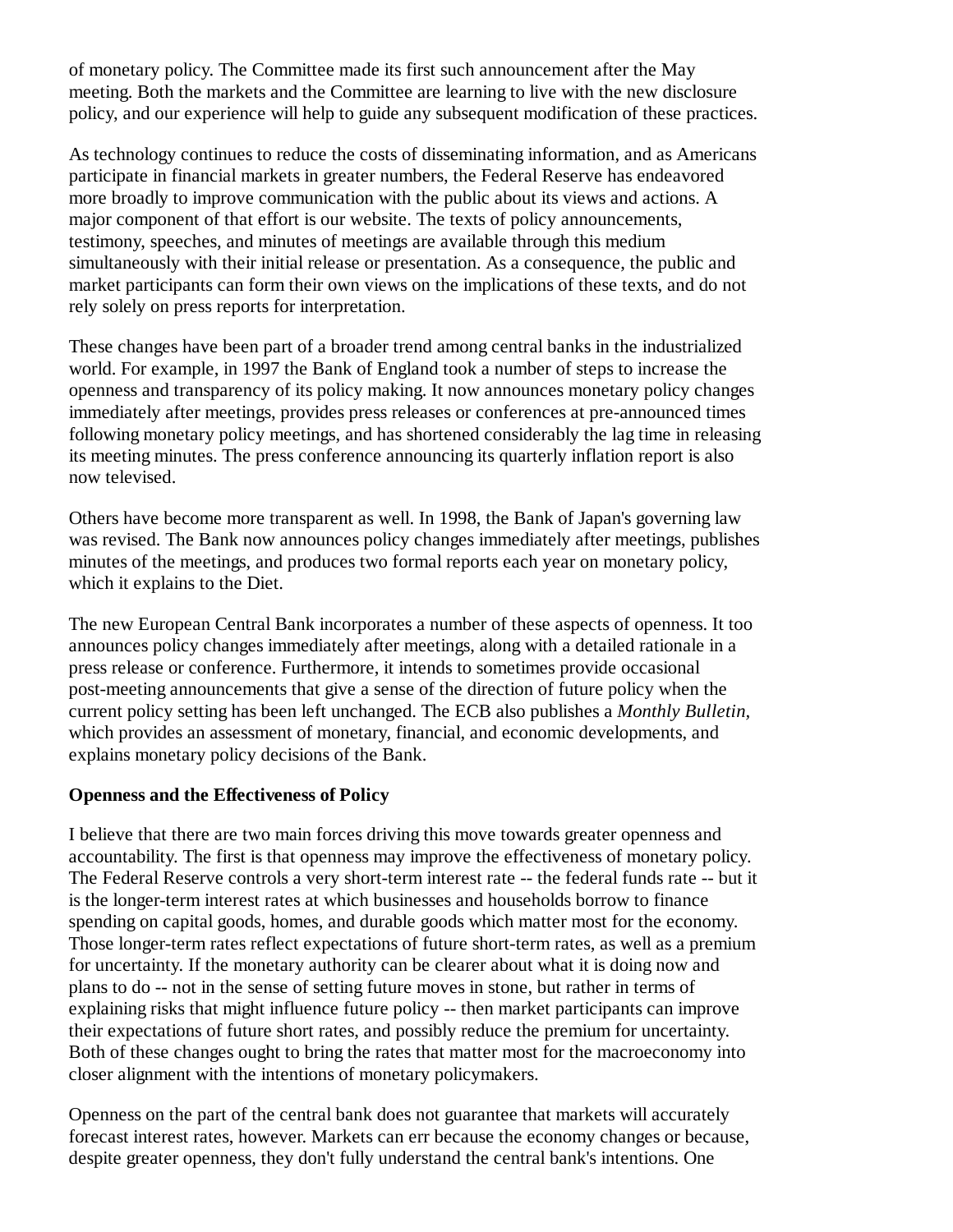aspect of this seems to be a tendency to extrapolate the recent trend of rates into the future. For example, after a series of tightenings in 1994, the federal funds rate topped out at 6 percent, and short-term Treasuries remained below that level for virtually the entire subsequent five-year period. During this period of tightening five-year Treasury yields soared to nearly 8 percent, a rate never fully justified by the extent of firming in short-term rates, suggesting that greater openness by policymakers does not preclude the natural uncertainty involved in interest rate forecasting.

I might note that the decline in the usefulness of the monetary aggregates may have contributed to the type of openness and transparency in use today. The regime targeting money growth was, in a sense, a transparent one -- the targets were contained in the biannual Humphrey Hawkins report and widely known, and money numbers were published weekly. As the monetary aggregates became less reliable and consequently receded in importance, maintaining openness called for increased communication about the rationales for discretionary interest rate policy.

I do not wish to leave the impression that market participants accurately anticipating policy actions is sufficient for central bankers to play their assigned role. While a tighter link between monetary policy and long-term interest rates may lessen the need for the central bank to move its policy instrument as much or as quickly, it should be clear that markets are not a substitute for monetary policy action. Market movements in response to anticipated central bank actions must be validated when they are, in the view of the policymakers, correct, in order for the market to continue to reflect the intentions of policymakers.

## **Openness, Independence, and Democracy**

A second force behind the trend towards openness and transparency is the increased importance attached to, and increased prevalence of, independent central banks. The notion that central banks need to be insulated from political pressures, especially regarding the financing of national budgets, has been embraced and implemented throughout much of the developed world. And, in many cases, openness and transparency on the part of the central bank have been something of a quid-pro-quo for that independence. Here I am referring to independence of *instrument* rather than independence of *goal.* It is appropriate that in a democracy voters' representatives should decide the central bank's ultimate goals, as they have in the U.S., for example, by providing the Federal Reserve with a mandate to pursue stable prices, maximum employment, and moderate long-term interest rates.

The main reason that central banks need to be free of political pressure in using their instruments is that effective monetary policy requires a distant time horizon. Because changes in monetary policy generally affect output well before inflation, policymakers with nearer time horizons could be tempted to favor output in excess of capacity, at the expense of higher inflation in the future, and the well-known and inevitable disruptions that accompany it.

Most countries have come to believe that the solution to this problem lies in providing the central bank with independence in choosing settings for its policy instruments, and with an institutional structure protective of that independence as well. For example, Federal Reserve governors' terms are long and staggered, the Federal Reserve's budgets are not subject to the congressional appropriations process, and it has no obligation to purchase or support the prices of Treasury debt.

Along with their independence, central banks are required to account for their decisions in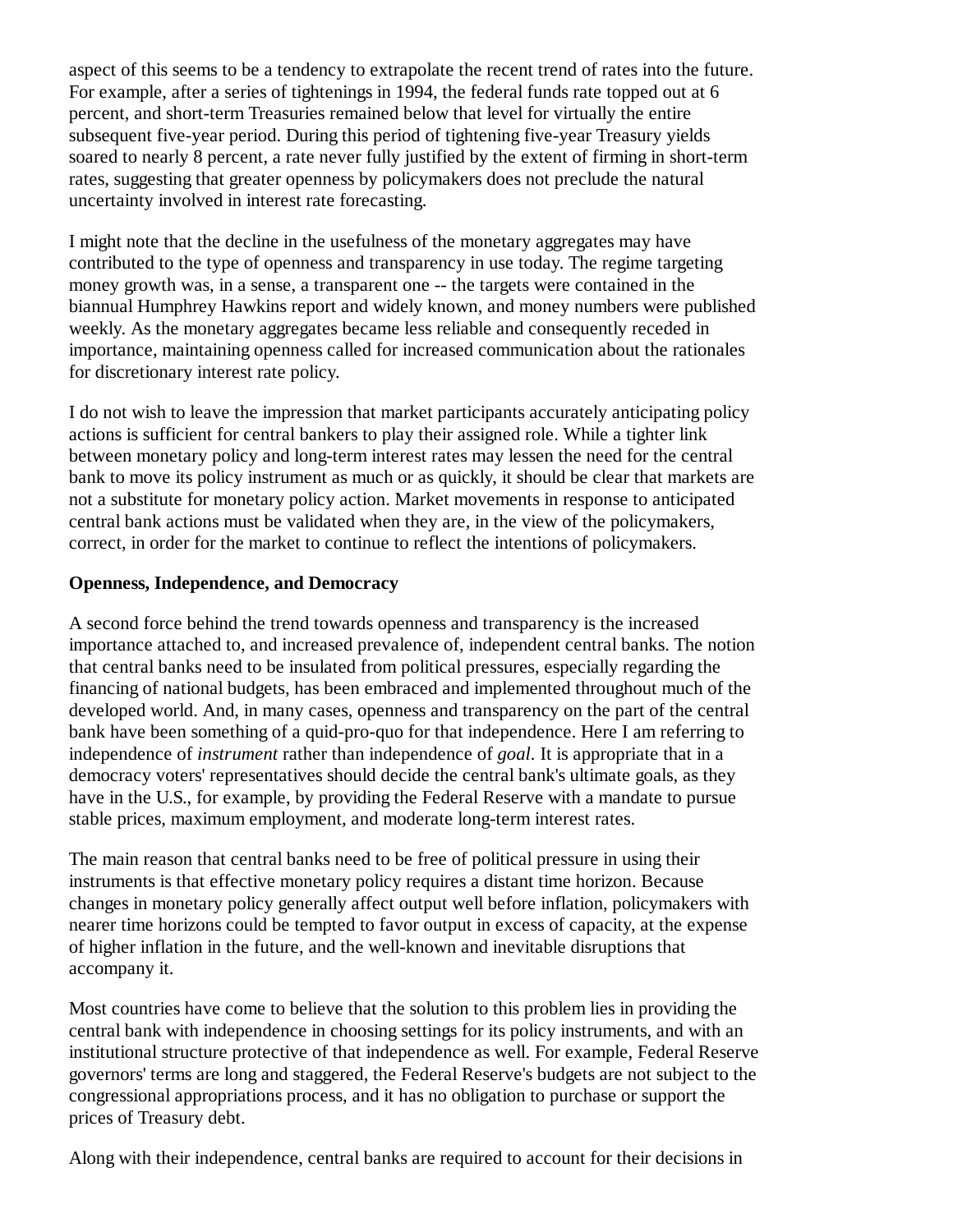various ways. This too is appropriate in a democracy: the public has a right to know what an unelected body as important as the central bank is doing, and why. To some extent, accountability is fostered by openness and transparency because letting people know what you are doing gives them the tools to hold you accountable. The Federal Reserve's accountability is collective, and it is often centered in the office of the Chairman. For example, while the minutes of FOMC meetings generally refer to views of "members of the Committee," the Chairman represents the Committee in testimony and answers questions about the semi-annual Monetary Policy Report to Congress under the Humphrey-Hawkins law. When a committee makes policy, a process involving consensus building and compromise, collective rather than individual accountability seems preferable because policies are not simply weighted averages of members' wishes.

Having outlined some of the advantages of transparency and accountability in central banking, let me note that there are limits to how open central banks can practically be. The Federal Reserve, like many but not all central banks, releases minutes after its next regularly scheduled meeting. The ECB, representing a potentially more diverse set of national constituencies, has decided neither to release minutes nor to publish the voting behavior of its individual members. In this way, it hopes to avoid pressures to act in what may be perceived to be a national interest rather than in the interest of the euro area as a whole. Similarly, most central banks omit committee members' names in the discussion portion of the meeting minutes, for fear that attributing remarks during the discussion would undermine the free ranging nature of meetings and encourage members to arrive with prepared positions. In fact, many members of the FOMC now do rely on prepared remarks for certain segments of the meetings, in part due to the greater transparency that they face, given that in the mid-1990s transcripts of meetings started to be released after five years. To the degree that policy decisions benefit from the give and take of opinions and evidence at meetings, something less than full openness to public scrutiny is required to assure the quality of monetary policymaking.

# **Price Stability, Inflation Targeting, and Credibility**

While central banks' mandated goals often include many things, price stability has emerged as the preeminent one, either formally -- as in inflation targeting countries or the Maastrict Treaty establishing the European Central Bank -- or informally, through a greater understanding of how economies work. That is, policies that foster low inflation are more likely to deliver high employment and maximum sustainable output growth as a by-product, while policies which aim directly to keep employment and output high are more likely to result in poor inflation performance. To paraphrase Chairman Greenspan, the economy works best when inflation is so low that businesses and households do not have to take it into account when making everyday decisions. In the short run, however, difficult choices may be required about the timing and magnitude of policy actions consistent with achieving price stability.

One approach to such difficult choices, as I have mentioned, is to mandate a quantitative inflation target for the central bank, or to have the central bank select an inflation target that it must endeavor to achieve. A number of other countries, like Britain, have adopted inflation targeting monetary policy regimes. In many cases, that shift has been part of a move toward greater independence of central banks. Such regimes might lend themselves to both openness and accountability. A single quantitative goal might focus explanation of policy actions and provide a simple yardstick for assessing performance. However, this approach faces at least two sets of important issues.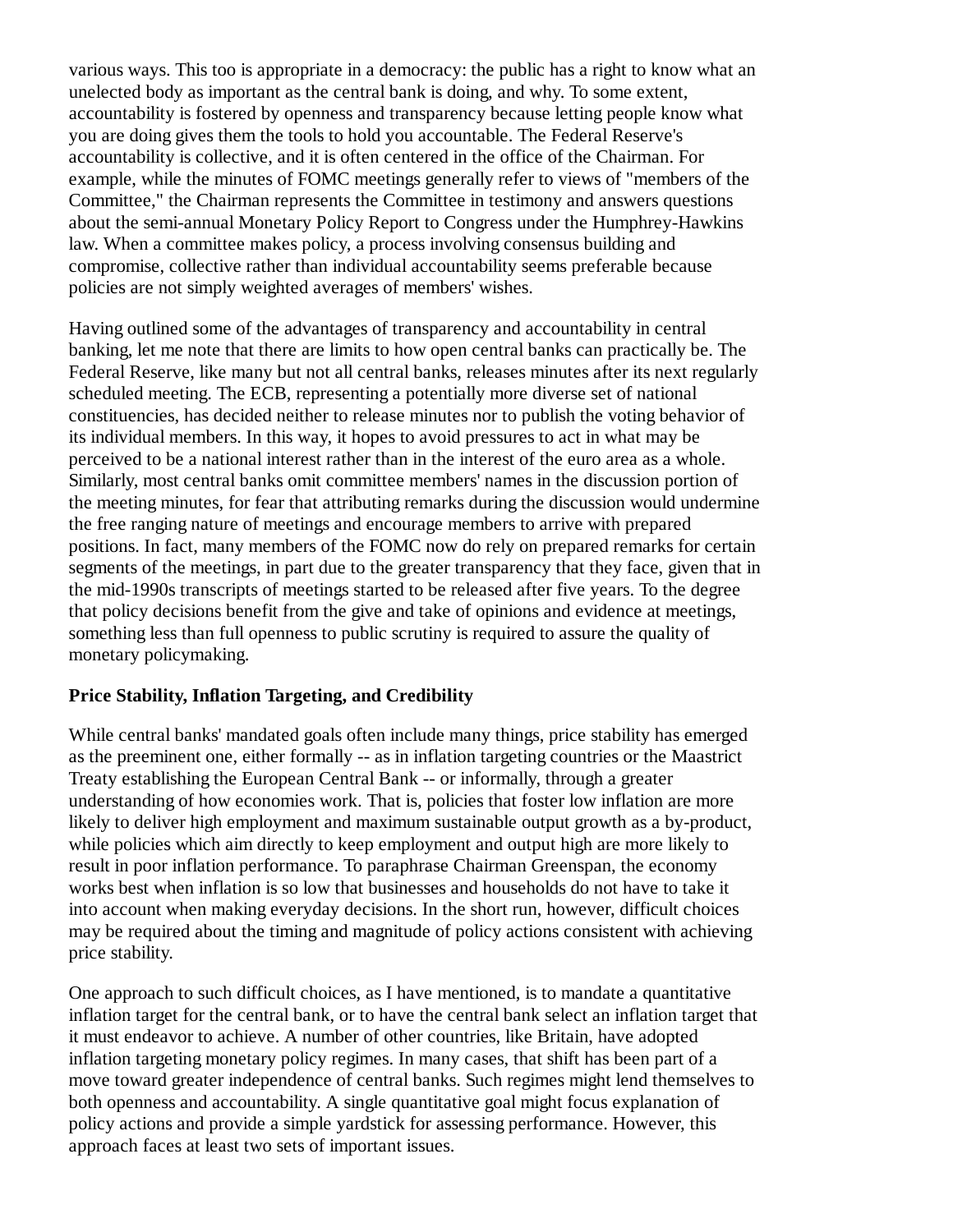The first is what to do about supply shocks, like large increases in oil prices, which tend to increase both inflation and unemployment. Many of the countries that have adopted inflation targeting avoid having to respond to the first-round effects of these disturbances by targeting a "core" price index that excludes goods like food and energy that are often subject to shocks. However, increases in raw materials prices will still tend to pass through to higher prices for other goods, and thus raise core inflation, perhaps above the target rate or range. In such cases, bringing inflation back down rapidly may entail high costs in terms of unusually elevated output gaps and unemployment rates.

A related issue is which other price changes, beyond those induced by supply shocks, the central bank should ignore in inflation targeting. Some central banks use indexes that exclude certain prices, such as mortgage rates, in order to avoid the perversity of tightening policy feeding into higher measured inflation for the targeted index. Occasionally, central banks effectively make special adjustments for other price changes, such as excise tax hikes, that clearly have an impact on "core" price indexes but do not signal an imbalance between demand and potential supply that might give rise to broader inflationary impulses.

Inflation-targeting regimes may allow some consideration of real-side costs either by specifying relatively long adjustment periods, to allow a high probability that the central bank can bring inflation down to the target within the allotted time, or by including "escape clauses" that grant temporary exemptions for large supply shocks. The question then becomes whether the use of either of these elements of flexibility maintains the credibility of the central bank better than a system of multiple objectives, like that of the Federal Reserve. The longer the policy timeframe, the less content there is to an inflation-targeting regime, and presumably the lower is its credibility. Similarly, the more often a central bank has to declare emergencies, use escape clauses, or otherwise allow price increases to go unchecked, particularly when the rationale for such decisions is difficult to communicate to the public, the less credibility it will have.

Why is credibility so important? There is a large theoretical literature on credibility in central banking, arguing for the most part that central banks need independence to be credible inflation fighters, to be able to disinflate at a lower short-run output, and social, cost. However, the evidence does not support a particular empirical relationship between credibility and costs of disinflation, nor one between independence and costs of disinflation. In the real world, there are two reasons why central bankers still prize credibility, even if it cannot be shown to reduce the costs of disinflation. First, central banks need the latitude to change operating policies when circumstances warrant -- such as de-emphasizing growth rates of monetary aggregates when their velocities become unstable -- without the markets fearing that a central bank's commitment to the goal of price stability has been compromised. Second, credibility is an asset during a financial crisis, when the central bank may need temporarily to take extraordinary measures. For example, it was helpful in the fall of 1998 for the markets to understand that the FOMC's policy easings represented a response to a financial crisis, rather than a reduced concern about inflation.

The second issue with inflation targeting is what rate or range of inflation to choose. A rate above zero (in terms of published inflation indexes) may be appropriate, for a couple of reasons. One is that it may be difficult to conduct monetary policy at levels of inflation near zero because nominal interest rates -- including the central bank's policy rate -- cannot be below zero. Many observers believe that monetary policy in Japan is constrained in this way, with its current policy setting an essentially zero short-term interest rate. A second reason is